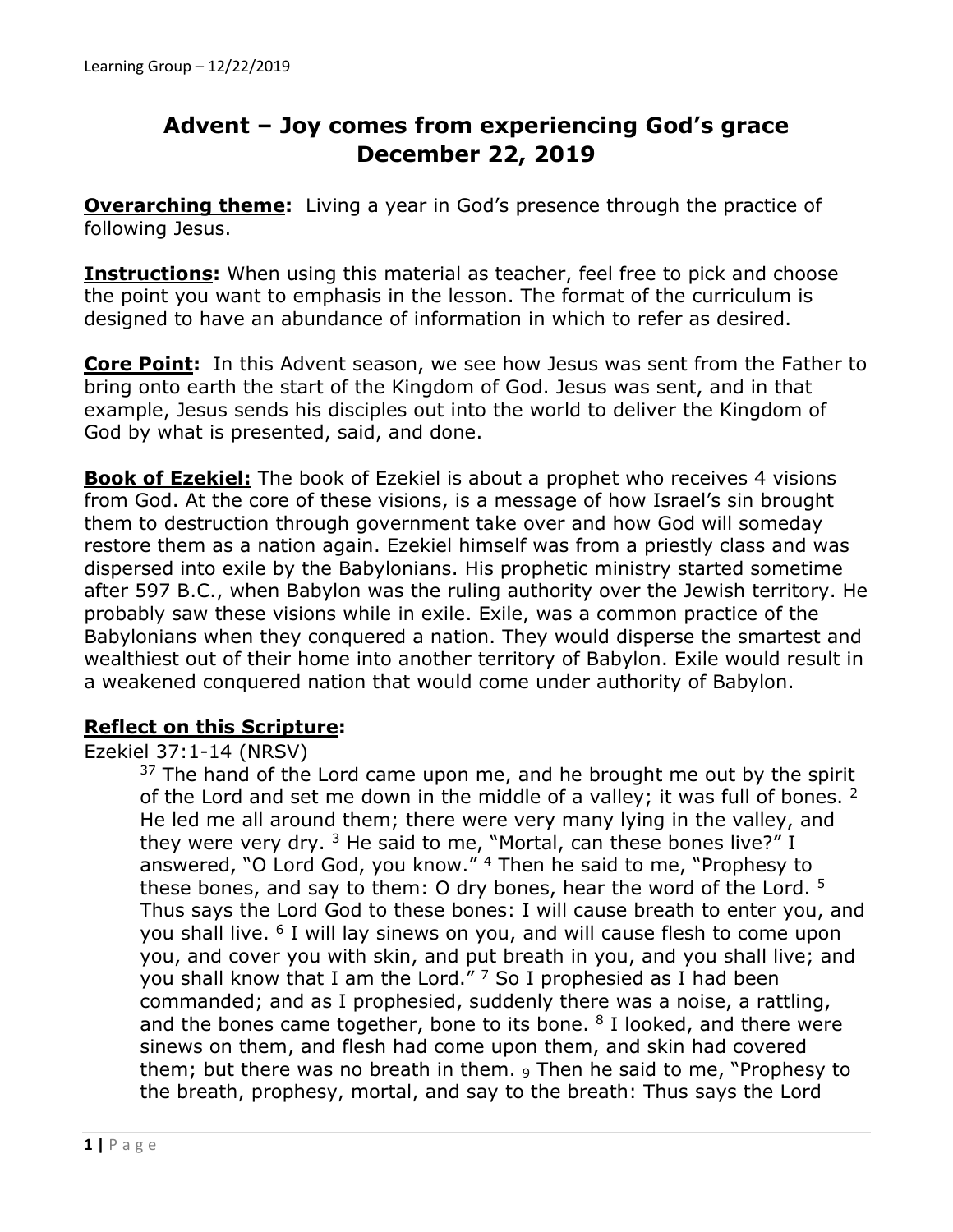God: Come from the four winds, O breath, and breathe upon these slain, that they may live."  $10$  I prophesied as he commanded me, and the breath came into them, and they lived, and stood on their feet, a vast multitude. <sup>11</sup> Then he said to me, "Mortal, these bones are the whole house of Israel. They say, 'Our bones are dried up, and our hope is lost; we are cut off completely.' 12 Therefore prophesy, and say to them, Thus says the Lord God: I am going to open your graves, and bring you up from your graves, O my people; and I will bring you back to the land of Israel. <sup>13</sup> And you shall know that I am the Lord, when I open your graves, and bring you up from your graves, O my people. <sup>14</sup> I will put my spirit within you, and you shall live, and I will place you on your own soil; then you shall know that I, the Lord, have spoken and will act, says the Lord."

## **Questions to Ponder:**

What jumps out at you from this passage? What is the valley of dry bones? What do you think the Breath is? What does the Breath do? What is the meaning of this powerful story in the O.T.?

### **Commentary:**

The imagery of the valley of dry bones is symbolic of the exile of the Israelites. This is the third vision of Ezekiel out of a total of four. The valley in which the vision happens is the same valley of his commissioning to prophesy in Ezekiel 3:22-23: "22Then the hand of the Lord was upon me there; and he said to me, Rise up, go out into the valley, and there I will speak with you. <sup>23</sup>So I rose up and went out into the valley; and the glory of the Lord stood there, like the glory that I had seen by the river Chebar; and I fell on my face." We do not know what valley is specifically identified.

The Israelites' territory was taken over by the Babylonians in 597 B.C. The Babylonians, under the rule of King Nebuchadnezzar, dispersed the wealthy and educated into other areas of the Babylonian kingdom. This dispersion left the territory poor and powerless. The result of the exile for the Israelites was paralyzing and left them as if they were dead/lifeless as a nation of God. The hope came in the story when God breathed the spirit into the Israelite army. That breath of life started to bring them together, bone by bone, joint by joint, and sinew by sinew. You might be able to image the angels singing, "the arm bone is connected to the shoulder bone, the ankle bone is connected to the foot bone..." With God's spirit, the Israelite nation will be restored and at full force again, someday.

For us, this is an illustration of how God's spirit can renew us when we are in a state of spiritual dryness. God's Spirit stirring in us can restore hope in the future